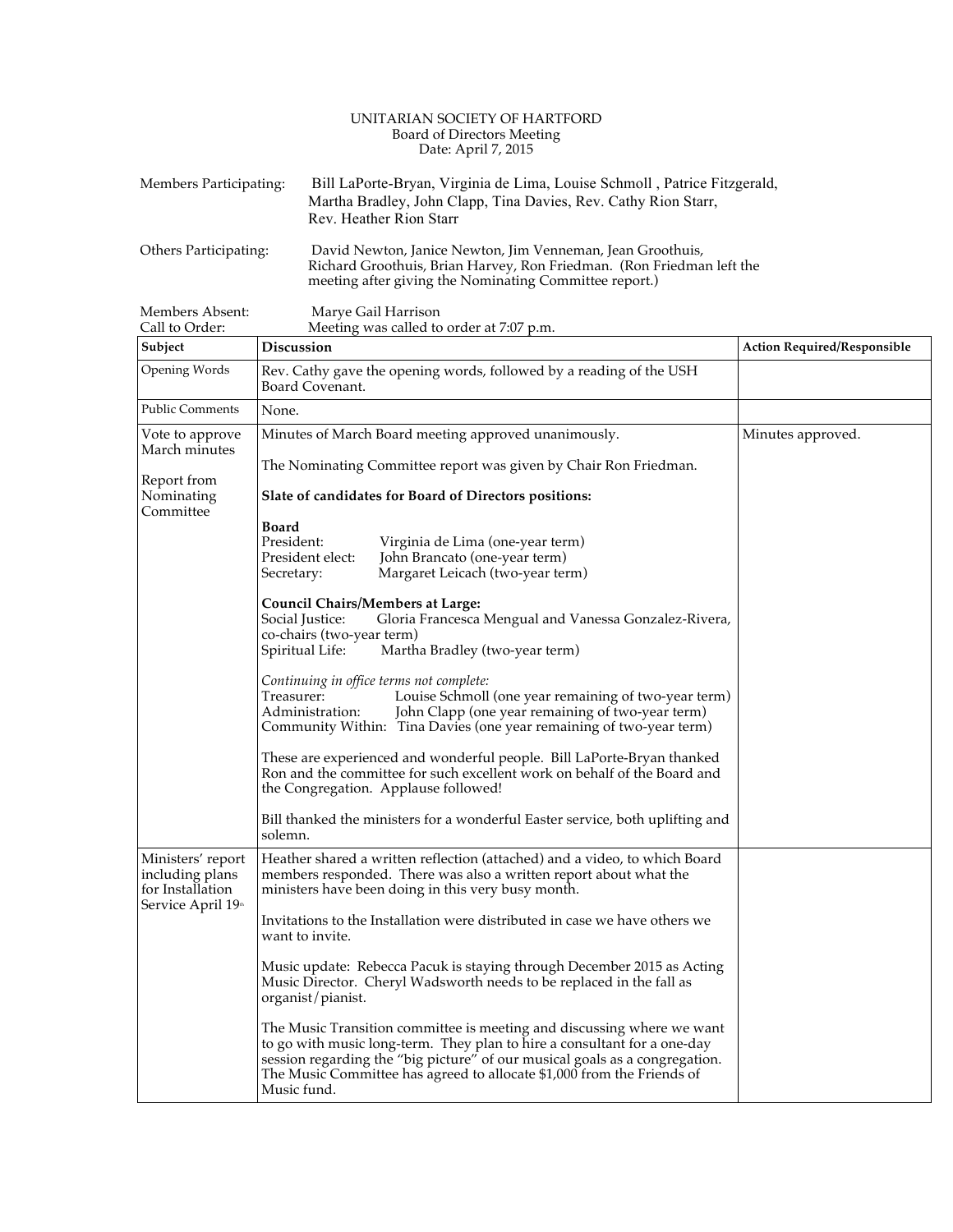| Report from the<br>Endowment<br>Committee about<br>the proposed<br>change to the<br>bylaws | Jim Venneman read the proposed Bylaw change regarding future<br>restrictions on investments in the Endowment. The congregation will be<br>formally notified of the proposed change and it will be voted on at the<br>Annual Meeting on May 17 <sup>th</sup> .<br>The Board thanked the Endowment Committee for its careful work in<br>crafting this proposal.<br>This a forward-looking motion to permit greater input from the<br>congregation in terms of Endowment decisions.<br>There was discussion about the issue of getting the buy-in of the full<br>congregation in the context of representative governance versus a "town<br>meeting" governance structure.                                                                                                                                 |  |
|--------------------------------------------------------------------------------------------|---------------------------------------------------------------------------------------------------------------------------------------------------------------------------------------------------------------------------------------------------------------------------------------------------------------------------------------------------------------------------------------------------------------------------------------------------------------------------------------------------------------------------------------------------------------------------------------------------------------------------------------------------------------------------------------------------------------------------------------------------------------------------------------------------------|--|
| Vote on the<br>Constitutional<br>amendment to<br>change our<br>membership<br>categories    | Brian Harvey presented the proposal to revisit article IV of the USH<br>Constitution, to reduce the number of types of membership at USH from six<br>to one.<br>There was a question about who will identify those who have made an<br>annual contribution. Brian Mullen already does that each year in order to<br>determine official member numbers for the purpose of the UUA roles.                                                                                                                                                                                                                                                                                                                                                                                                                 |  |
|                                                                                            | This amendment will be part of the agenda in the Annual Meeting and will<br>be voted on.                                                                                                                                                                                                                                                                                                                                                                                                                                                                                                                                                                                                                                                                                                                |  |
| Discussion about<br>responsibilities<br>for the Annual<br>report                           | Each Board member who has a section in the Annual Report is responsible<br>for getting it in on time. The deadline is April $30th$ for submission.<br>Louise suggested that we don't need to print so many copies of the Annual<br>Report. Disseminating an electronic copy in advance would be a good idea.                                                                                                                                                                                                                                                                                                                                                                                                                                                                                            |  |
| Discussion about<br>the Annual<br>Meeting on May<br>17 <sup>th</sup>                       | There is a good general understanding of what will take place at the Annual<br>Meeting. We will discuss it in greater detail at the May Board meeting.<br>Heather and Cathy would like to give an opening statement, as well as an<br>oral minister's report. The morning service will be multi-generational, so<br>we need to allow time for children to leave after the service.                                                                                                                                                                                                                                                                                                                                                                                                                      |  |
| Report from the<br>Stewardship<br>Committee                                                | The Stewardship campaign is continuing to go well.<br>There are sixteen new first-time pledgers who are averaging over \$1,000 for<br>their first pledges!                                                                                                                                                                                                                                                                                                                                                                                                                                                                                                                                                                                                                                              |  |
| Report from the<br>Finance<br>Committee and<br>discussion about<br>the 2015-2016<br>budget | Louise gave an updated draft budget that was discussed at the Finance<br>Committee meeting before the Board Meeting.<br>"Fair" compensation for our employees was discussed. Connecticut's<br>minimum wage will go up in the next two years, and we need to be<br>cognizant of that.<br>Bill suggests that the May Finance Committee meeting may permit for an<br>actual vote and approval of the budget (this would be earlier than it has<br>been in recent years), and said budget could be presented to the<br>congregation at the Annual Meeting.<br>It was decided that it would be a good idea for all the Board members to<br>attend the May Finance Committee at 6:00 before the regular Board<br>Meeting. There will also be a Finance Committee meeting on Wednesday,<br>April 29th at 5:30. |  |
| Comments from<br>Board members                                                             | None.                                                                                                                                                                                                                                                                                                                                                                                                                                                                                                                                                                                                                                                                                                                                                                                                   |  |
| Date of May<br>Board meeting,<br>April 26 <sup>th</sup> "under<br>the stairs"              | The next Board meeting will take place on Tuesday, May 5 <sup>®</sup> , at 7:00.<br>Patrice, Martha, and Louise plan to be available for the April 26 <sup>th</sup><br>conversations under the stairs.                                                                                                                                                                                                                                                                                                                                                                                                                                                                                                                                                                                                  |  |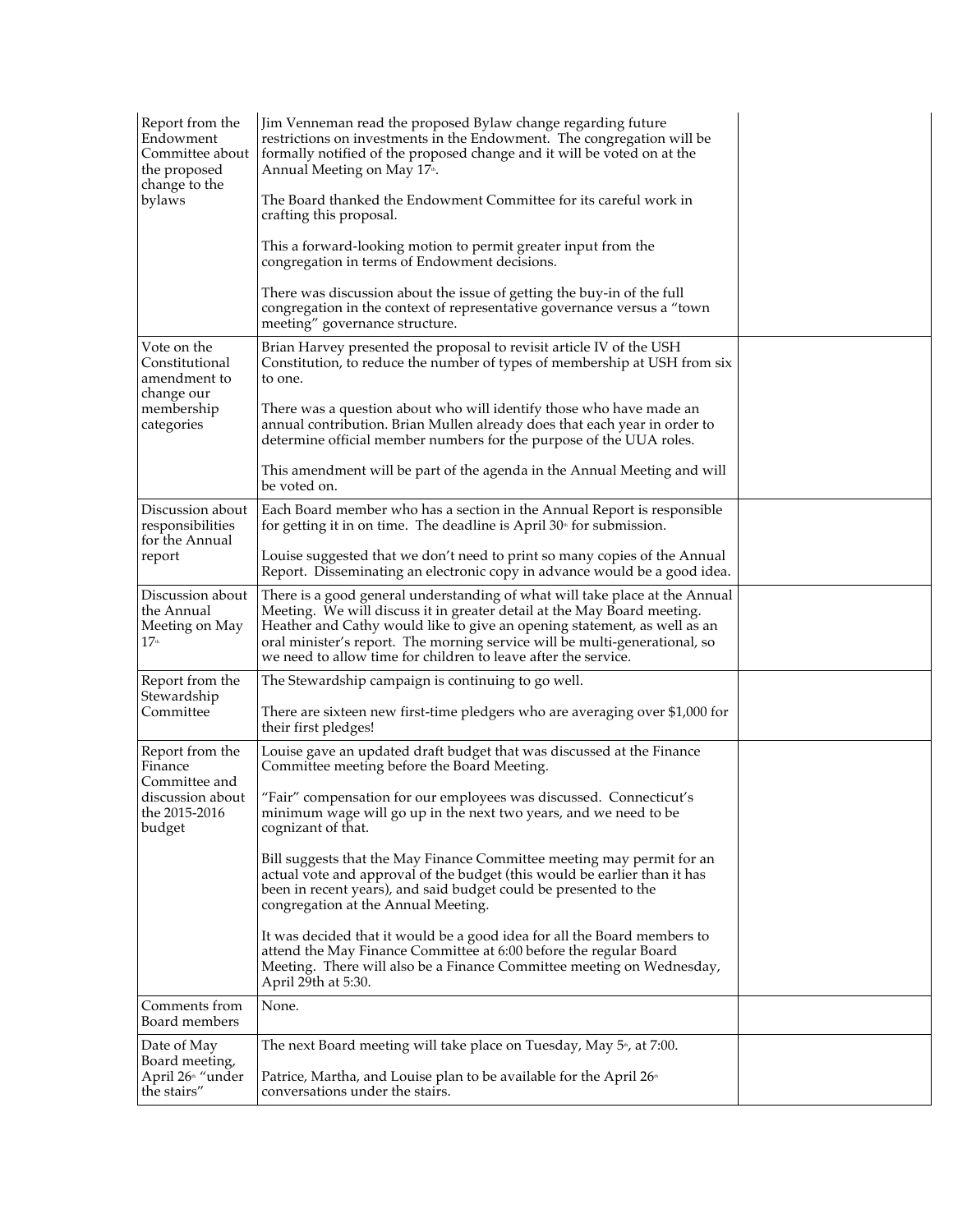| Planning<br>Board retreat | Bill and Virginia will be responsible for planning the schedule of the June<br>Board retreat, in consultation with the ministers and other Board members. |  |
|---------------------------|-----------------------------------------------------------------------------------------------------------------------------------------------------------|--|
| Closing words             | Rev. Heather read from "Thirteen Ways of Looking at a Blackbird," by<br>Wallace Stevens of Hartford.                                                      |  |

Meeting adjourned at 9:05. Next Board meeting scheduled for Tuesday, May 5, 2015 at 7:00 PM at USH.

Respectfully submitted by Patrice Fitzgerald, Secretary

See following page(s) Ministers' Report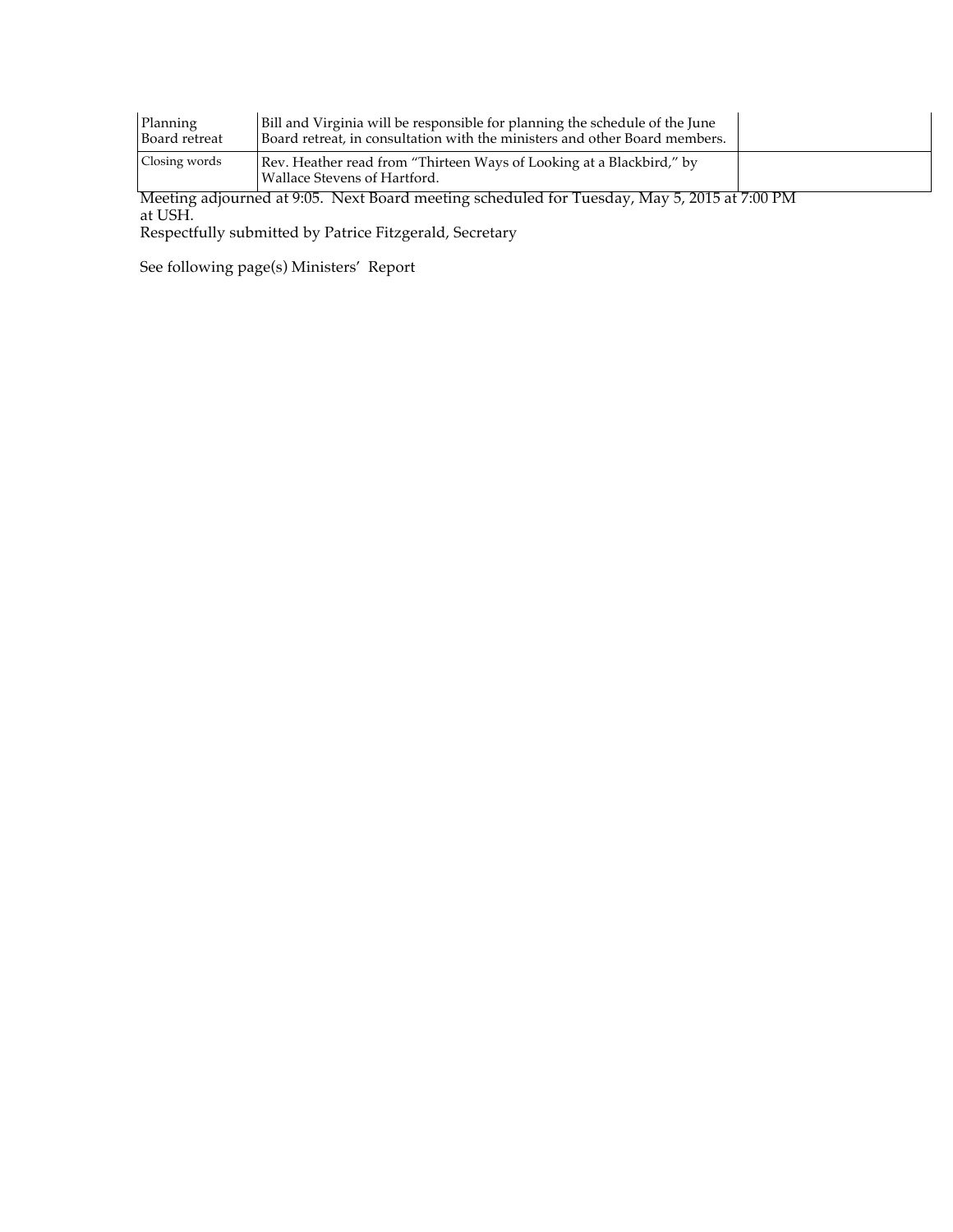April 7, 2015 | Ministers' Report—oral *presented by Rev. Heather Rion Starr on behalf of Revs. Cathy and Heather*

There are so many things to be happy about in the life of USH right now—and we're going to hear about some of those things later in this meeting.

I continue to mull on the refrain of this past Sunday's sermon: "*How can we do better?"* And with that I'd like to share this oral report. I have written this down because I want to be careful neither to overstate things, nor understate them.

I've been feeling deeply discouraged these past few weeks. We have had four different households, for different reasons, threaten to "take their pledge and leave" if we or the congregation do not do certain things. Regardless of what the issue is, it ceases to be discussable if someone is threatening leadership financially or in any other way. I have not experienced this behavior before in other congregations and it greatly distresses and concerns us.

It is inappropriate and unhealthy for the congregation for anyone to use their financial support of or volunteer engagement with the congregation as a coercive tool. It perpetuates reactivity in the congregation and also coerces the Board and other leadership into spending far too much of our time and energy trying to please people who are behaving inappropriately. It also privileges people who have financial wealth in the congregation over those who do not and is thus unjust. As your new Co-Ministers, we come to you both deeply concerned about this behavior, dedicated to naming it when we see it, and doing our best to remain positive and calm in the face of it.

Cathy and I understand that a lot of people have left this congregation over the past five years. We can certainly see where the *pattern* of leaving comes from. However we are additionally concerned that in recent years the Board seems to have permitted itself to get caught up in this behavior, trying to appease people instead of being firm that unhealthy threatening behavior will not be tolerated here. If the Board continues in this trying-to-appease manner, and Cathy and I continue to hold firm in our clarity that threatening behavior is not okay, we risk being put into a "good cop," "bad cop" *split* and creating great harm and division within and amongst the congregation.

Our response to appease someone because they're threatening is *not* a healthy behavior for us. They might be trying to be communicate something meaningful, but the impact of them threatening to leave makes it impossible to hear them more fully. Senior congregational consultant Gil Rendle observes that "In a seeming paradox, efforts to 'fix' congregations [or appease particular congregants] usually just create opportunities for additional and competing complaints and distract from the overall mission of the church." This behavior is not healthy for us as a congregation.

…We are making a heartfelt request of you, as your Co-Ministers. We want to ask you, the Board, to work with us in observing and noticing this behavior. We